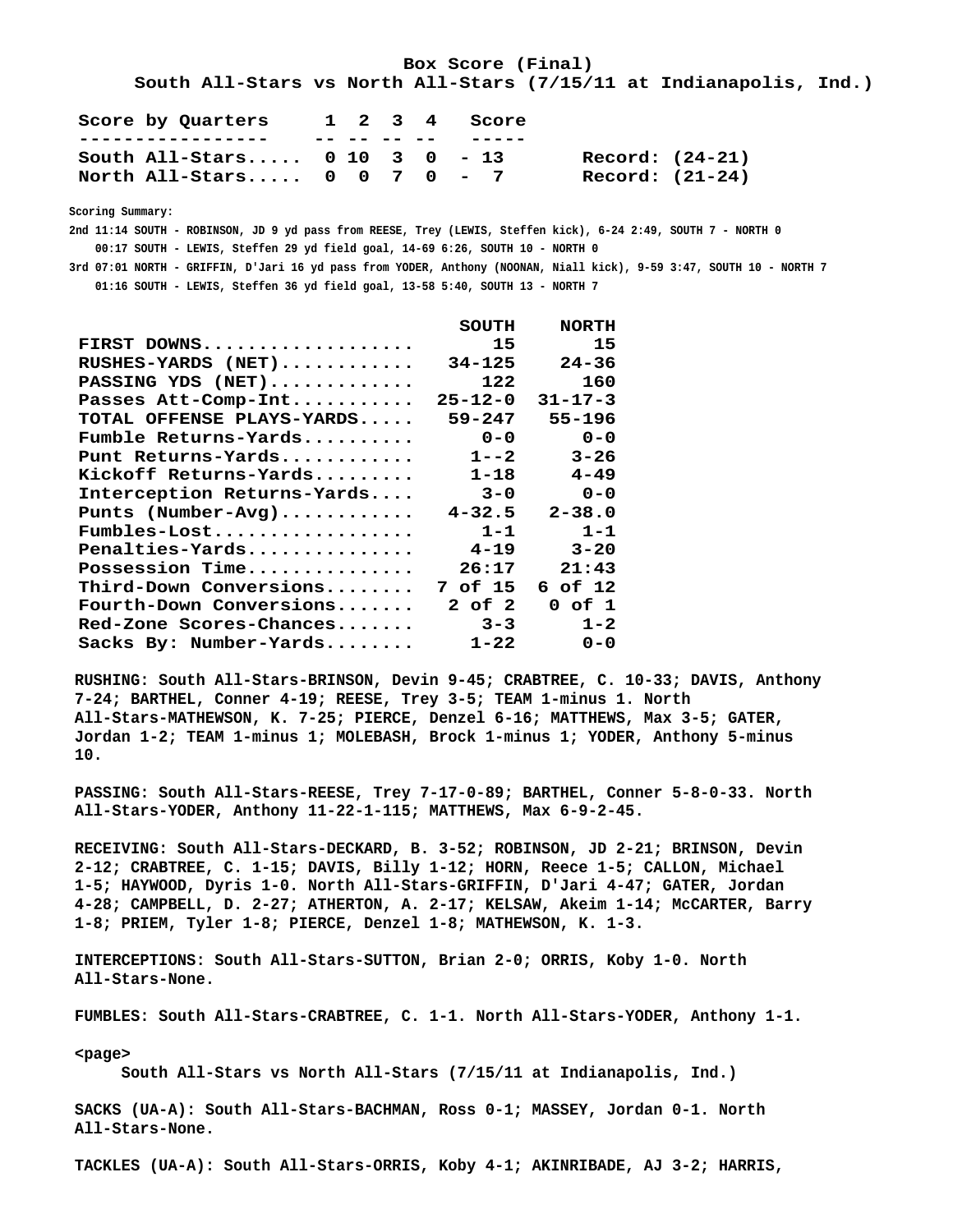**Jess 1-4; CLEMONS, D. 4-0; KREBS, Bryce 2-2; DEITCHMAN, E. 0-4; MASSEY, Jordan 2-1; KNIGHT, David 2-0; WILKERSON, M. 1-1; NICE, Trevor 1-1; BLACKMON, D. 1-1; MILES, Earl 1-1; WAHL, Andrew 1-1; YARBROUGH, Sean 1-1; SUTTON, Brian 1-1; BAUER, Ollie 1-1; BACHMAN, Ross 0-2; CALLON, Michael 1-0; DUNIGAN, B. 0-1; WITHERSPOON, W. 0-1. North All-Stars-PIOTROWSKI, C. 2-4; MEYER, Daniel 2-2; CZUK, Connor 2-2; PETERKA, Adam 2-2; REINOEHL, Tyler 1-3; COLBY, Austin 1-3; NEAL, Matt 1-3; PORT, Tyler 1-3; JURASEVICH, J. 0-4; MOLEBASH, Brock 2-1; DURNELL, Dru 1-2; TAYLOR, Darius 1-2; WEST, Jalen 1-2; REYNOLDS, Coty 1-2; SIMMONS, Juwan 1-1; COATSOLONIA, D. 1-1; PRENTICE, D. 0-2; BLANCO, Demetri 0-2; RUNKLE, Andrew 0-2; YODER, Anthony 1-0; JUAREZ, Jordan 0-1.**

#### **Player participation:**

 **South All-Stars: 2-BLACKMON, D., 4-CLEMONS, D., 6-CRABTREE, C., 8-ORRIS, Koby, 10-BARTHEL, Conner, 12-LEWIS, Steffen, 14-REESE, Trey, 16-CONLEY, Jordan, 18-HORN, Reece, 20-BAUER, Ollie, 22-NICE, Trevor, 24-SUTTON, Brian, 28-BRINSON, Devin, 30-DAVIS, Anthony, 38-YARBROUGH, Sean, 40-ROBINSON, JD, 44-AKINRIBADE, AJ, 46-MASSEY, Jordan, 48-HARRIS, Jess, 50-WILKERSON, M., 54-WAHL, Andrew, 58-KNIGHT, David, 66-WITHERSPOON, W., 72-KREBS, Bryce, 80-HAYWOOD, Dyris, 84-CALLON, Michael, 86-DECKARD, B., 88-DAVIS, Billy, 92-MILES, Earl, 94-DUNIGAN, B., 96-DEITCHMAN, E., 98-BACHMAN, Ross.**

 **North All-Stars: 3-COLBY, Austin, 5-WILLIAMS, Tyler, 7-BLANCO, Demetri, 9-GRIFFIN, D'Jari, 13-MATTHEWS, Max, 15-YODER, Anthony, 17-ATHERTON, A., 19-NOONAN, Niall, 21-WEST, Jalen, 23-PRENTICE, D., 25-MATHEWSON, K., 27-PIERCE, Denzel, 29-SIMMONS, Juwan, 31-CZUK, Connor, 33-COATSOLONIA, D., 35-MEYER, Daniel, 37-REYNOLDS, Coty, 39-REINOEHL, Tyler, 41-PRIEM, Tyler, 43-MOLEBASH, Brock, 45-JURASEVICH, J., 47-JUAREZ, Jordan, 57-PIOTROWSKI, C., 65-RUNKLE, Andrew, 75-TAYLOR, Darius, 81-KELSAW, Akeim, 83-McCARTER, Barry, 87-GATER, Jordan, 89-CAMPBELL, D., 91-PORT, Tyler, 93-DURNELL, Dru, 95-NEAL, Matt, 99-PETERKA, Adam.**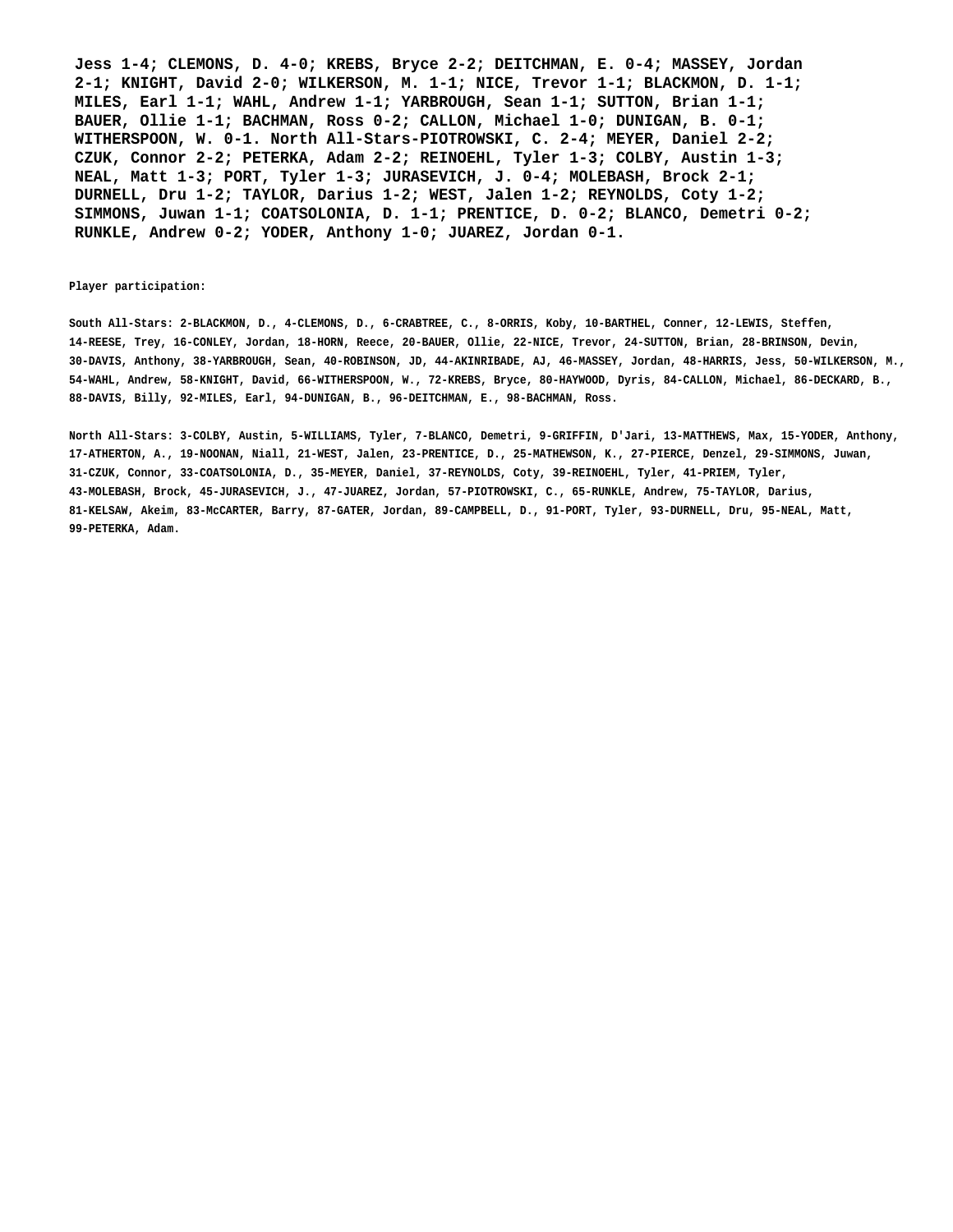**Scoring Summary (Final) The Automated ScoreBook South All-Stars vs North All-Stars (7/15/11 at Indianapolis, Ind.) South All-Stars (24-21) vs. North All-Stars (21-24) Date: 7/15/11 Site: Indianapolis, Ind. Stadium: NCHS Stadium Attendance: Score by Quarters 1 2 3 4 Score ----------------- -- -- -- -- ----- South All-Stars..... 0 10 3 0 - 13 North All-Stars..... 0 0 7 0 - 7 Scoring Summary: 2nd 11:14 SOUTH - ROBINSON, JD 9 yd pass from REESE, Trey (LEWIS, Steffen kick) 6 plays, 24 yards, TOP 2:49, SOUTH 7 - NORTH 0 00:17 SOUTH - LEWIS, Steffen 29 yd field goal 14 plays, 69 yards, TOP 6:26, SOUTH 10 - NORTH 0 3rd 07:01 NORTH - GRIFFIN, D'Jari 16 yd pass from YODER, Anthony (NOONAN, Niall kick) 9 plays, 59 yards, TOP 3:47, SOUTH 10 - NORTH 7 01:16 SOUTH - LEWIS, Steffen 36 yd field goal 13 plays, 58 yards, TOP 5:40, SOUTH 13 - NORTH 7 Kickoff time: 7:00 End of Game: Total elapsed time: - Officials: Referee: Gene Huston; Umpire: Mitch Reeves; Linesman: Mike Cherry; Line judge: Dean Martin; Back judge: Jeff Heard; Temperature: 85 Wind: None Weather: Hot and Humid**

**Everman Awards: AJ Akinribade (South); Matt Neal (North) South Player of the Game - Trey Reese North Player of the Game - D'Jari Griffin Tyler W. Roth MVP - Trey Reese**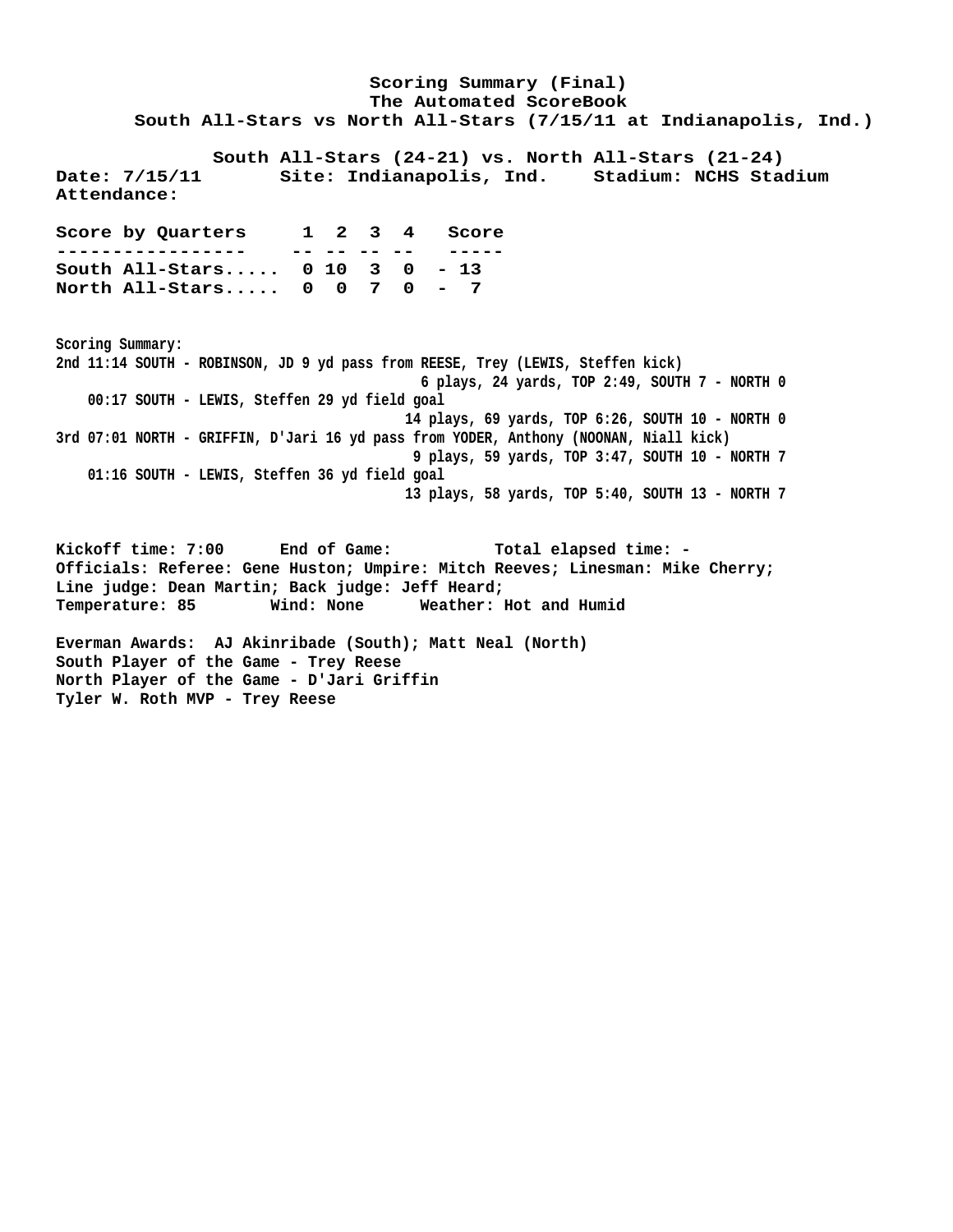# **Team Statistics (Final)**

 **The Automated ScoreBook**

 **South All-Stars vs North All-Stars (7/15/11 at Indianapolis, Ind.)**

|                                | <b>SOUTH</b>            | <b>NORTH</b>              |
|--------------------------------|-------------------------|---------------------------|
| FIRST DOWNS                    | 15                      | 15                        |
| Rushing                        | 8                       | 5                         |
| Passing                        | 7                       | $\boldsymbol{9}$          |
| Penalty                        | 0                       | $\mathbf{1}$              |
| NET YARDS RUSHING              | 125                     | 36                        |
| Rushing Attempts               | 34                      | 24                        |
| Average Per Rush               | 3.7                     | 1.5                       |
| Rushing Touchdowns             | $\overline{\mathbf{0}}$ | $\overline{\mathbf{0}}$   |
| Yards Gained Rushing           | 132                     | 73                        |
| Yards Lost Rushing             | 7                       | 37                        |
| NET YARDS PASSING              | 122                     | 160                       |
| Completions-Attempts-Int       | $12 - 25 - 0$           | $17 - 31 - 3$             |
| Average Per Attempt            | 4.9                     | 5.2                       |
| Average Per Completion         | 10.2                    | 9.4                       |
| Passing Touchdowns             | $\mathbf{1}$            | $\mathbf{1}$              |
| TOTAL OFFENSE YARDS            | 247                     | 196                       |
| Total offense plays            | 59                      | 55                        |
| Average Gain Per Play          | 4.2                     | 3.6                       |
| Fumbles: Number-Lost           | $1 - 1$                 | $1 - 1$                   |
| Penalties: Number-Yards        | 4-19                    | $3 - 20$                  |
| PUNTS-YARDS                    | 4-130                   | $2 - 76$                  |
| Average Yards Per Punt         | 32.5                    | 38.0                      |
| Net Yards Per Punt             | 26.0                    | 39.0                      |
| Inside 20                      | $\mathbf{2}$            | $\mathbf 1$               |
| $50+$ Yards                    | 0                       | $\mathbf 0$               |
| Touchbacks                     | 0                       | $\mathbf 0$               |
| Fair catch                     | 0                       | $\mathbf{1}$              |
| KICKOFFS-YARDS                 | 4-190                   | $2 - 115$                 |
| Average Yards Per Kickoff      | 47.5                    | 57.5                      |
| Net Yards Per Kickoff          | 35.2                    | 38.5                      |
| Touchbacks                     | $\mathbf{O}$            | $\mathbf{1}$              |
| Punt returns: Number-Yards-TD. | $1 - -2 - 0$            | $3 - 26 - 0$              |
| Average Per Return             | $-2.0$                  | 8.7                       |
| Kickoff returns: Number-Yds-TD |                         | $1 - 18 - 0$ $4 - 49 - 0$ |
| Average Per Return             | 18.0                    | 12.2                      |
| Interceptions: Number-Yds-TD   | $3 - 0 - 0$             | $0 - 0 - 0$               |
| Fumble Returns: Number-Yds-TD. | $0 - 0 - 0$             | $0 - 0 - 0$               |
| Miscellaneous Yards            | 0                       | 0                         |
| Possession Time                | 26:17                   | 21:43                     |
| 1st Quarter                    | 5:53                    | 6:07                      |
| 2nd Quarter                    | 7:12                    | 4:48                      |
| 3rd Quarter                    | 6:59                    | 5:01                      |
| 4th Quarter                    | 6:13                    | 5:47                      |
| Third-Down Conversions         | 7 of 15                 | 6 of 12                   |
| Fourth-Down Conversions        | $2$ of $2$              | $0$ of $1$                |
| Red-Zone Scores-Chances        | $3 - 3$                 | $1 - 2$                   |
| Touchdowns                     |                         |                           |
|                                | $1 - 3$                 | $1 - 2$                   |
| Field goals                    | $2 - 3$                 | $0 - 2$                   |
| Sacks By: Number-Yards         | $1 - 22$                | $0 - 0$                   |
| PAT Kicks                      | $1 - 1$                 | $1 - 1$                   |
| Field Goals                    | $2 - 2$                 | $0 - 0$                   |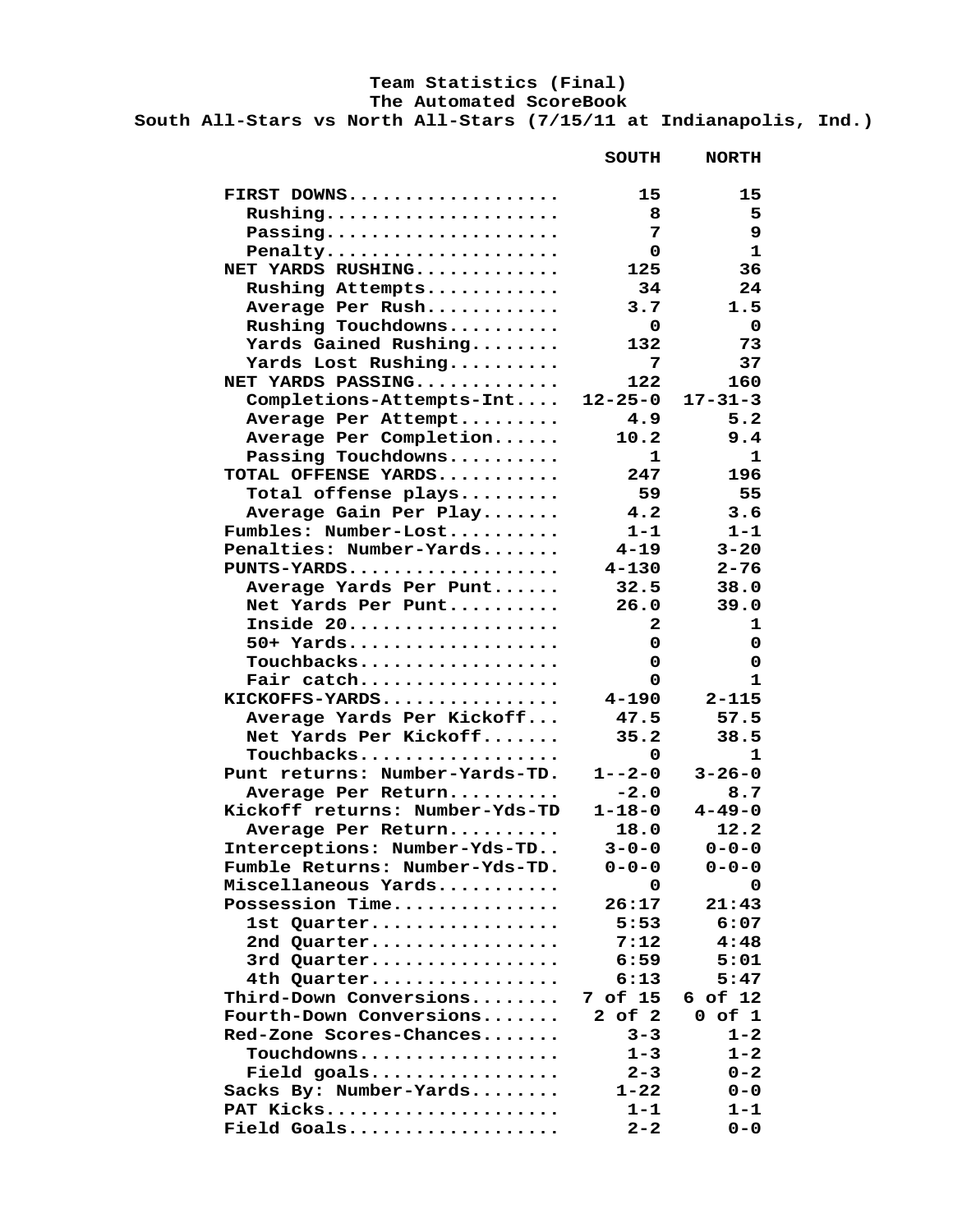### **Individual Statistics (Final) The Automated ScoreBook South All-Stars vs North All-Stars (7/15/11 at Indianapolis, Ind.)**

**South All-Stars North All-Stars**

## **Rushing No Gain Loss Net TD Lg Avg Rushing No Gain Loss Net TD Lg Avg -------------------------------------------- -------------------------------------------- BRINSON, Devin 9 46 1 45 0 22 5.0 MATHEWSON, K. 7 28 3 25 0 12 3.6 CRABTREE, C. 10 38 5 33 0 10 3.3 PIERCE, Denzel 6 21 5 16 0 12 2.7 DAVIS, Anthony 7 24 0 24 0 8 3.4 MATTHEWS, Max 3 10 5 5 0 10 1.7 BARTHEL, Conner 4 19 0 19 0 7 4.8 GATER, Jordan 1 2 0 2 0 2 2.0 REESE, Trey 3 5 0 5 0 3 1.7 TEAM 1 0 1 -1 0 0 -1.0**<br>TEAM 1 0 1 -1 0 0 -1.0 MOLEBASH, Brock 1 0 1 -1 0 0 -1.0 TEAM 1 0 1 -1 0 0 -1.0 MOLEBASH, Brock 1 **Totals... 34 132 7 125 0 22 3.7 YODER, Anthony 5 12 22 -10 0 11 -2.0 Totals... 24 73 37 36 0 12 1.5 Passing Cmp-Att-Int Yds TD Long Sack Passing Cmp-Att-Int Yds TD Long Sack -------------------------------------------- -------------------------------------------- REESE, Trey 7-17-0 89 1 19 0 YODER, Anthony 11-22-1 115 1 20 1 BARTHEL, Conner 5-8-0 33 0 15 0 MATTHEWS, Max 6-9-2 45 0 13 0 Totals... 12-25-0 122 1 19 0 Totals... 17-31-3 160 1 20 1 Receiving No. Yds TD Long Receiving No. Yds TD Long ----------------------------------- ----------------------------------- DECKARD, B.** 3 52 0 19<br>ROBINSON, JD 2 21 1 12 **ROBINSON, JD 2 21 1 12 GATER, Jordan 4 28 0 11**<br> **BRINSON, Devin 2 12 0 11 CAMPBELL, D. 2 27 0 20**<br> **CRABTREE, C. 1 15 0 15 ATHERTON, A. 2 17 0 9**<br> **DAVIS, Billy 1 12 0 12 KELSAW, Akeim 1 14 0 14**<br> **CALLON, Michael 1 5 0 BRINSON, Devin 2 12 0 11 CAMPBELL, D. 2 27 0 20 CRABTREE, C. 1 15 0 15 ATHERTON, A. 2 17 0 9 DAVIS, Billy 1 12 0 12 KELSAW, Akeim 1 14 0 14 CALLON, Michael 1 5 0 5 McCARTER, Barry 1 8 0 8 HORN, Reece 1 5 0 5 PIERCE, Denzel 1 8 0 8 HAYWOOD, Dyris 1 0 0 0 PRIEM, Tyler 1 8 0 8 Totals... 12 122 1 19 MATHEWSON, K. 1 3 0 3 Totals... 17 160 1 20 Punting No. Yds Avg Long In20 TB Punting No. Yds Avg Long In20 TB ---------------------------------------------- ---------------------------------------------- CONLEY, Jordan 4 130 32.5 36 2 0 WILLIAMS, Tyler 2 76 38.0 38 1 0 Totals... 4 130 32.5 36 2 0 Totals... 2 76 38.0 38 1 0 Punts Kickoffs Intercept Punts Kickoffs Intercept All Returns No.Yds.Lg No.Yds.Lg No.Yds.Lg All Returns No.Yds.Lg No.Yds.Lg No.Yds.Lg --------------------------------------------- --------------------------------------------- ORRIS, Koby 0 0 0 0 0 0 1 0 0 GRIFFIN, D'Jari 3 26 14 0 0 0 0 0 0 BLACKMON, D. 1 -2 0 1 18 18 0 0 0 BLANCO, Demetri 0 0 0 3 40 14 0 0 0 SUTTON, Brian 0 0 0 0 0 0 2 0 0 MOLEBASH, Brock 0 0 0 1 9 9 0 0 0 Totals... 1 -2 0 1 18 18 3 0 0 Totals... 3 26 14 4 49 14 0 0 0 Field goal attempts Field goal attempts ---------------------------------------- ---------------------------------------- LEWIS, Steffen 2nd 00:17 29 yds - Good LEWIS, Steffen 3rd 01:16 36 yds - Good Kickoffs No. Yds TB OB Avg Kickoffs No. Yds TB OB Avg --------------------------------------- --------------------------------------- LEWIS, Steffen 4 190 0 0 47.5 WILLIAMS, Tyler 1 55 0 0 55.0**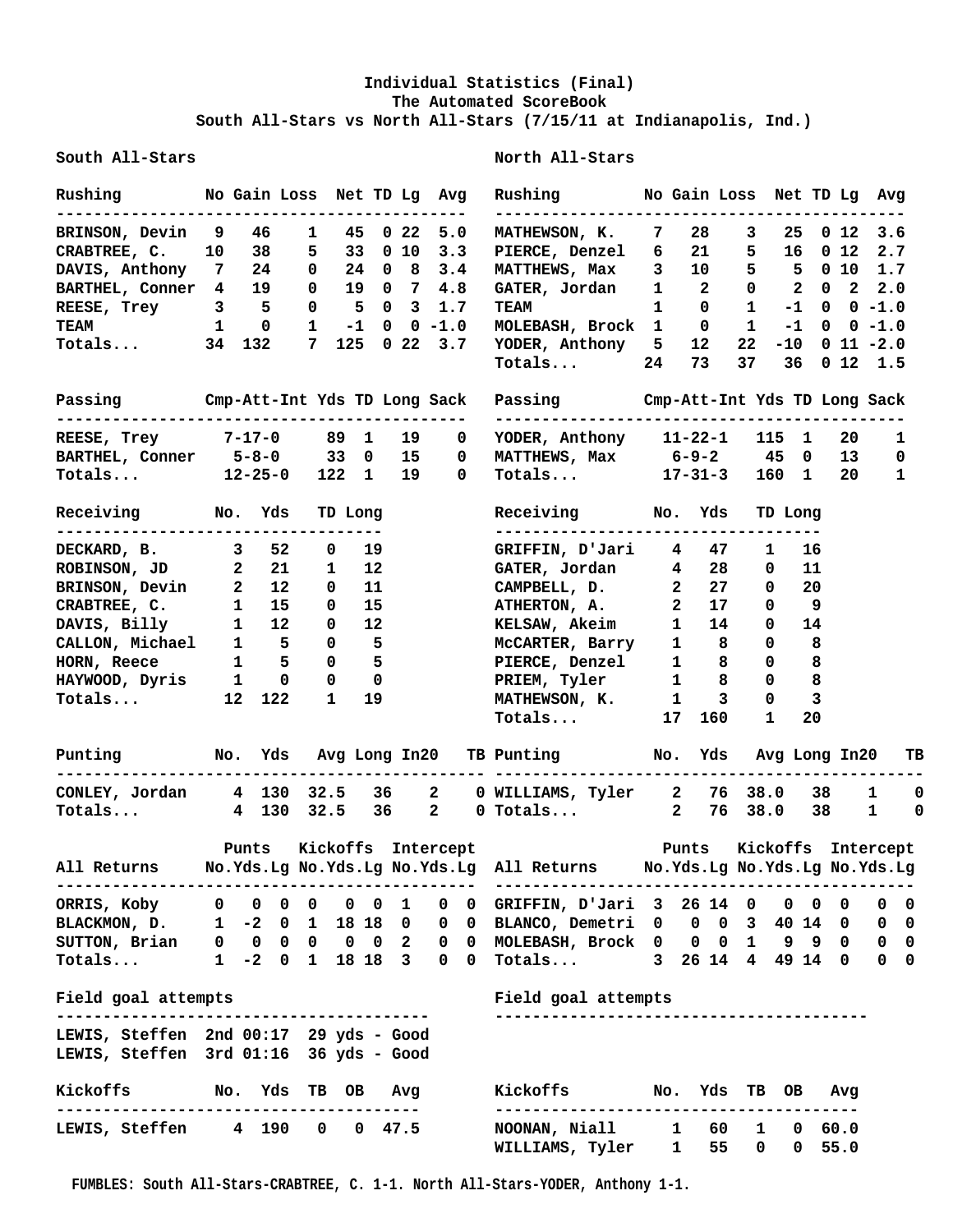### **Defensive Statistics (Final) The Automated ScoreBook South All-Stars vs North All-Stars (7/15/11 at Indianapolis, Ind.)**

| ## Player Solo Ast Tot TFL/Yds FF FR-Yd Intc BrUp Blkd Sack/Yds QH<br>------------------------------------                                                                                                                                                                                                                                                                                                                                                                                       |  |              |              |           |         |              |      |  |
|--------------------------------------------------------------------------------------------------------------------------------------------------------------------------------------------------------------------------------------------------------------------------------------------------------------------------------------------------------------------------------------------------------------------------------------------------------------------------------------------------|--|--------------|--------------|-----------|---------|--------------|------|--|
| 8 ORRIS, Koby 4 1                                                                                                                                                                                                                                                                                                                                                                                                                                                                                |  | 5            |              |           | $1 - 0$ | 2            |      |  |
|                                                                                                                                                                                                                                                                                                                                                                                                                                                                                                  |  |              |              |           |         |              |      |  |
|                                                                                                                                                                                                                                                                                                                                                                                                                                                                                                  |  |              |              |           |         | $\mathbf{1}$ |      |  |
|                                                                                                                                                                                                                                                                                                                                                                                                                                                                                                  |  |              |              |           |         |              |      |  |
|                                                                                                                                                                                                                                                                                                                                                                                                                                                                                                  |  |              |              |           |         |              |      |  |
|                                                                                                                                                                                                                                                                                                                                                                                                                                                                                                  |  |              |              |           |         |              |      |  |
|                                                                                                                                                                                                                                                                                                                                                                                                                                                                                                  |  |              |              |           |         |              | 1/11 |  |
|                                                                                                                                                                                                                                                                                                                                                                                                                                                                                                  |  |              |              |           |         | $\bullet$    |      |  |
|                                                                                                                                                                                                                                                                                                                                                                                                                                                                                                  |  |              |              |           |         |              |      |  |
|                                                                                                                                                                                                                                                                                                                                                                                                                                                                                                  |  |              |              |           |         | $\mathbf{1}$ |      |  |
|                                                                                                                                                                                                                                                                                                                                                                                                                                                                                                  |  |              |              |           |         |              |      |  |
|                                                                                                                                                                                                                                                                                                                                                                                                                                                                                                  |  |              |              | $\bullet$ | $2 - 0$ | $\bullet$    |      |  |
|                                                                                                                                                                                                                                                                                                                                                                                                                                                                                                  |  |              |              |           |         |              |      |  |
|                                                                                                                                                                                                                                                                                                                                                                                                                                                                                                  |  |              |              |           |         |              |      |  |
|                                                                                                                                                                                                                                                                                                                                                                                                                                                                                                  |  |              |              |           |         | $\mathbf{1}$ |      |  |
|                                                                                                                                                                                                                                                                                                                                                                                                                                                                                                  |  |              |              |           |         |              |      |  |
|                                                                                                                                                                                                                                                                                                                                                                                                                                                                                                  |  |              |              | $. 1 - 0$ |         |              | 1/11 |  |
|                                                                                                                                                                                                                                                                                                                                                                                                                                                                                                  |  |              |              |           |         |              |      |  |
|                                                                                                                                                                                                                                                                                                                                                                                                                                                                                                  |  |              |              |           |         |              |      |  |
|                                                                                                                                                                                                                                                                                                                                                                                                                                                                                                  |  |              |              |           |         |              |      |  |
|                                                                                                                                                                                                                                                                                                                                                                                                                                                                                                  |  |              |              |           |         |              |      |  |
|                                                                                                                                                                                                                                                                                                                                                                                                                                                                                                  |  |              |              |           |         |              |      |  |
|                                                                                                                                                                                                                                                                                                                                                                                                                                                                                                  |  |              |              |           |         |              |      |  |
|                                                                                                                                                                                                                                                                                                                                                                                                                                                                                                  |  |              |              |           |         |              |      |  |
|                                                                                                                                                                                                                                                                                                                                                                                                                                                                                                  |  |              | $\mathbf{1}$ |           |         |              |      |  |
|                                                                                                                                                                                                                                                                                                                                                                                                                                                                                                  |  |              |              |           |         |              |      |  |
|                                                                                                                                                                                                                                                                                                                                                                                                                                                                                                  |  |              |              |           |         |              |      |  |
|                                                                                                                                                                                                                                                                                                                                                                                                                                                                                                  |  |              |              |           |         |              |      |  |
|                                                                                                                                                                                                                                                                                                                                                                                                                                                                                                  |  |              |              |           |         |              |      |  |
|                                                                                                                                                                                                                                                                                                                                                                                                                                                                                                  |  |              |              |           |         |              |      |  |
|                                                                                                                                                                                                                                                                                                                                                                                                                                                                                                  |  |              |              |           |         |              |      |  |
|                                                                                                                                                                                                                                                                                                                                                                                                                                                                                                  |  |              |              |           |         |              |      |  |
|                                                                                                                                                                                                                                                                                                                                                                                                                                                                                                  |  |              |              |           |         |              |      |  |
|                                                                                                                                                                                                                                                                                                                                                                                                                                                                                                  |  |              |              |           |         |              |      |  |
|                                                                                                                                                                                                                                                                                                                                                                                                                                                                                                  |  |              |              |           |         |              |      |  |
|                                                                                                                                                                                                                                                                                                                                                                                                                                                                                                  |  | $3^{\circ}$  |              |           |         | 1            |      |  |
|                                                                                                                                                                                                                                                                                                                                                                                                                                                                                                  |  | $\mathbf{2}$ |              |           |         | 1            |      |  |
|                                                                                                                                                                                                                                                                                                                                                                                                                                                                                                  |  |              |              |           |         |              |      |  |
|                                                                                                                                                                                                                                                                                                                                                                                                                                                                                                  |  |              |              |           |         | 1            |      |  |
|                                                                                                                                                                                                                                                                                                                                                                                                                                                                                                  |  |              |              |           |         | $\bullet$    |      |  |
| North All-Stars<br>## Player Solo Ast Tot TFL/Yds FF FR-Yd Intc BrUp Blkd Sack/Yds QH<br>57 PIOTROWSKI, C. 2 4 6<br>99 PETERKA, Adam 2 2 4<br>31 CZUK, Connor 2 2 2 4<br>35 MEYER, Daniel 2 2 4<br>35 MEYER, Daniel 2 2 4 .<br>91 PORT, Tyler 1 3 4 .<br>3 COLBY, Austin 1 3 4 .<br>95 NEAL, Matt 1 3 4 .<br>39 REINOEHL, Tyler 1 3 4 1.0/2<br>45 JURASEVICH, J. . 4 4 .<br>43 MOLEBASH, Brock 2 1 3 0.5/1<br>37 REYNOLDS, Coty 1 2 3 .<br>93 DUR<br>21 WEST, Jalen 1 2<br>29 SIMMONS, Juwan 1 1 |  |              |              |           |         |              |      |  |
| 33 COATSOLONIA, D. 1 1 2<br>7 BLANCO, Demetri . 2 2<br>23 PRENTICE, D. . 2 2 0.5/0<br>65 RUNKLE, Andrew . 2 2<br>15 YODER, Anthony 1 . 1 .<br>47 JUAREZ, Jordan . 1 1 .                                                                                                                                                                                                                                                                                                                          |  |              |              | $\bullet$ |         | 1            |      |  |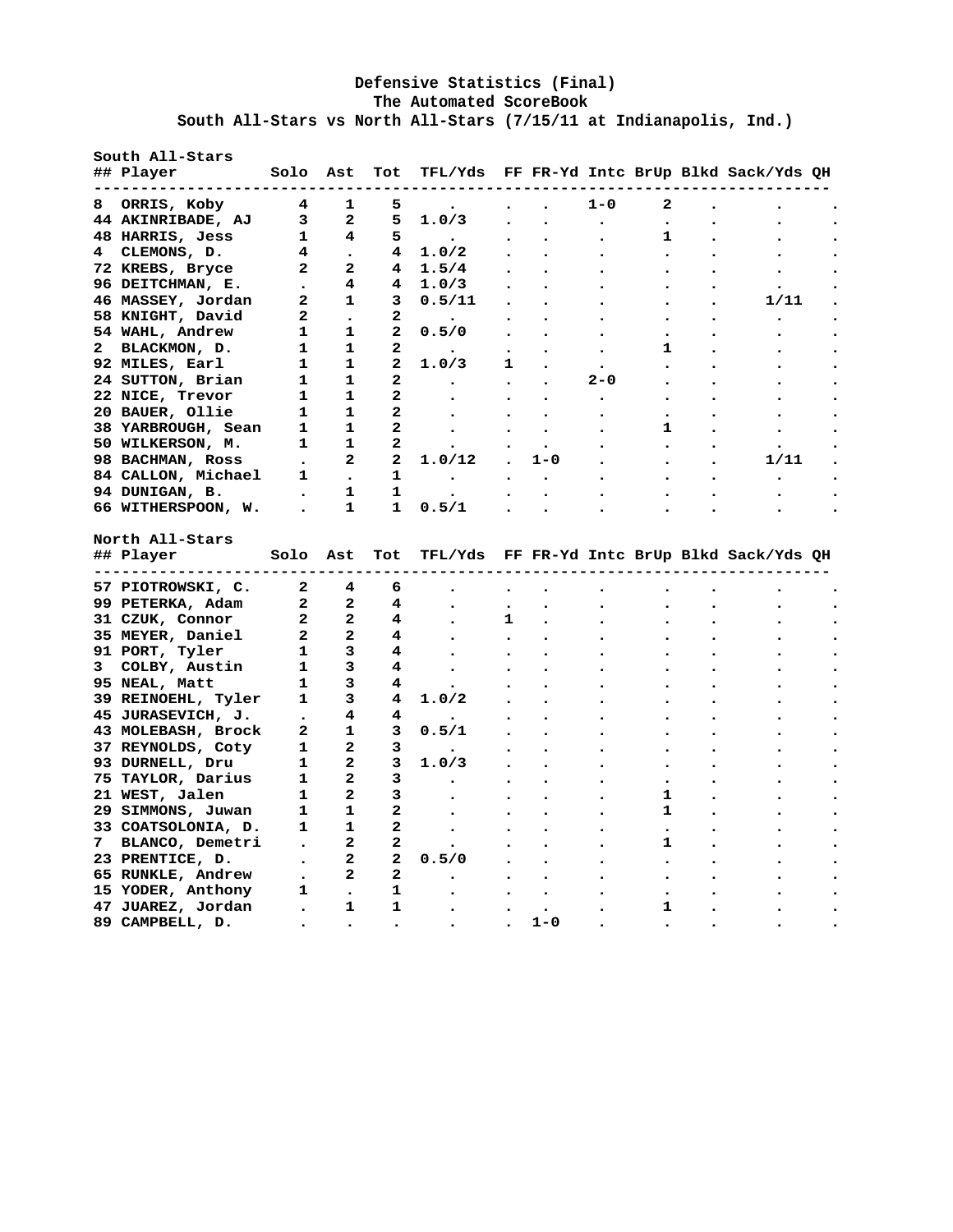### **Drive Chart (Final) The Automated ScoreBook South All-Stars vs North All-Stars (7/15/11 at Indianapolis, Ind.)**

|                                            |         |               | Drive Started              |         |                  | Drive Ended                                  |                                             |                   | Consumed                       |       |
|--------------------------------------------|---------|---------------|----------------------------|---------|------------------|----------------------------------------------|---------------------------------------------|-------------------|--------------------------------|-------|
| Team                                       |         |               |                            |         |                  | Qtr Spot Time Obtained Spot Time<br>-------- |                                             |                   | How Lost Pl-Yds<br>----------- | TOP   |
| SOUTH                                      |         |               |                            |         |                  |                                              | 1st S41 11:01 Interception N27 08:09 Fumble |                   | $8 - 32$                       | 2:52  |
| <b>SOUTH</b>                               | 1st N43 |               | 04:39 Fumble               |         | N38              | 03:41                                        | Punt                                        |                   | $3 - 5$                        | 0:58  |
| <b>SOUTH</b>                               |         | 1st N24 02:03 |                            |         | Interception N00 |                                              | 11:14 *TOUCHDOWN                            |                   | $6 - 24$                       | 2:49# |
| <b>SOUTH</b>                               |         |               | 2nd S20 06:43 Interception |         | N11              |                                              |                                             |                   | $00:17$ *FIELD GOAL 14-69      | 6:26# |
| <b>SOUTH</b>                               | 3rd S20 |               | 12:00 Kickoff              |         | S26              | 10:48                                        | Punt                                        |                   | $3 - 6$                        | 1:12  |
| <b>SOUTH</b>                               |         |               | 3rd S23 06:56 Kickoff      |         | N19              |                                              |                                             |                   | $01:16$ *FIELD GOAL $13-58$    | 5:40# |
| <b>SOUTH</b>                               | 3rd S48 | 00:02         | Punt                       |         | N48              | 11:01                                        | Punt                                        |                   | $3 - 4$                        | 1:01  |
| <b>SOUTH</b>                               |         | 4th S17 08:47 | Punt                       |         | N38              | 03:57                                        | Punt                                        |                   | $10 - 45$                      | 4:50  |
| <b>SOUTH</b>                               | 4th S45 | 00:24         | Downs                      |         | S44              | 00:00                                        |                                             |                   | End of half $1--1$             | 0:24  |
| <b>NORTH</b>                               | 1st N18 | 12:00         | Kickoff                    |         | N24              | 11:01                                        |                                             |                   | Interception 3-6               | 0:59  |
| <b>NORTH</b>                               | 1st N27 | 08:09         | Fumble                     |         | N43              | 04:39                                        |                                             |                   | $Fumble$ 6-16                  | 3:30  |
| <b>NORTH</b>                               | 1st N05 | 03:41         | Punt                       |         | N10              | 02:03                                        |                                             |                   | Interception 3-5               | 1:38  |
| <b>NORTH</b>                               | 2nd N31 |               | 11:09 Kickoff              |         | SO8              | 06:43                                        |                                             |                   | Interception 10-61             | 4:26# |
| <b>NORTH</b>                               | 2nd N30 | 00:12         | Kickoff                    |         | N29              | 00:00                                        |                                             |                   | End of half $2--1$             | 0:12  |
| <b>NORTH</b>                               | 3rd N41 | 10:48         | Punt                       |         | <b>SOO</b>       |                                              | 07:01 *TOUCHDOWN                            |                   | $9 - 59$                       | 3:47# |
| <b>NORTH</b>                               | 3rd N10 | 01:09         |                            | Kickoff | N12              | 00:02                                        |                                             | <b>Punt</b>       | $3 - 2$                        | 1:07  |
| <b>NORTH</b>                               | 4th N29 | 11:01         | Punt                       |         | N45              | 08:47                                        | Punt                                        |                   | $5 - 16$                       | 2:14  |
| <b>NORTH</b>                               | 4th N19 | 03:57         | Punt                       |         | <b>S45</b>       | 00:24                                        |                                             | <b>Downs</b>      | $14 - 36$                      | 3:33  |
| <b>SOUTH</b>                               |         |               | 1st                        | 2nd     | 3rd              | 4th                                          | 1st                                         | 2nd               |                                |       |
|                                            |         |               | Qtr                        | Qtr     |                  | Qtr Qtr                                      | Half Half                                   |                   | Total                          |       |
| Time of possession 05:53 07:12 06:59 06:13 |         |               |                            |         |                  |                                              |                                             | 13:05 13:12 26:17 |                                |       |
| 3rd Down Conversions 2/4                   |         |               |                            | 1/3     | 3/5              |                                              | $1/3$ $3/7$                                 | 4/8               | 7/15                           |       |
| Avg Field Position                         |         |               | N42                        | S20     | <b>S30</b>       | <b>S31</b>                                   | <b>S48</b>                                  | S30               | <b>S38</b>                     |       |
| 4th Down Conversions                       |         |               | 1/1                        | 1/1     | 0/0              | 0/0                                          | 2/2                                         | 0/0               | 2/2                            |       |
| <b>NORTH</b>                               |         |               | 1st                        | 2nd     | 3rd              | 4th                                          | 1st                                         | 2nd               |                                |       |
|                                            |         |               | Qtr                        | Qtr     | Qtr              | Qtr                                          | Half                                        | Half              | Total                          |       |
| Time of possession 06:07 04:48 05:01 05:47 |         |               |                            |         |                  |                                              |                                             | 10:55 10:48 21:43 |                                |       |
| 3rd Down Conversions                       |         |               | 1/4                        | 1/1     | 1/2              | 3/5                                          | 2/5                                         |                   | $4/7$ 6/12                     |       |
| Avg Field Position                         |         |               | N16                        | N30     | N25              | N24                                          | N22                                         | N24               | N23                            |       |
| 4th Down Conversions                       |         |               | 0/0                        | 0/0     | 0/0              | 0/1                                          | 0/0                                         | 0/1               | 0/1                            |       |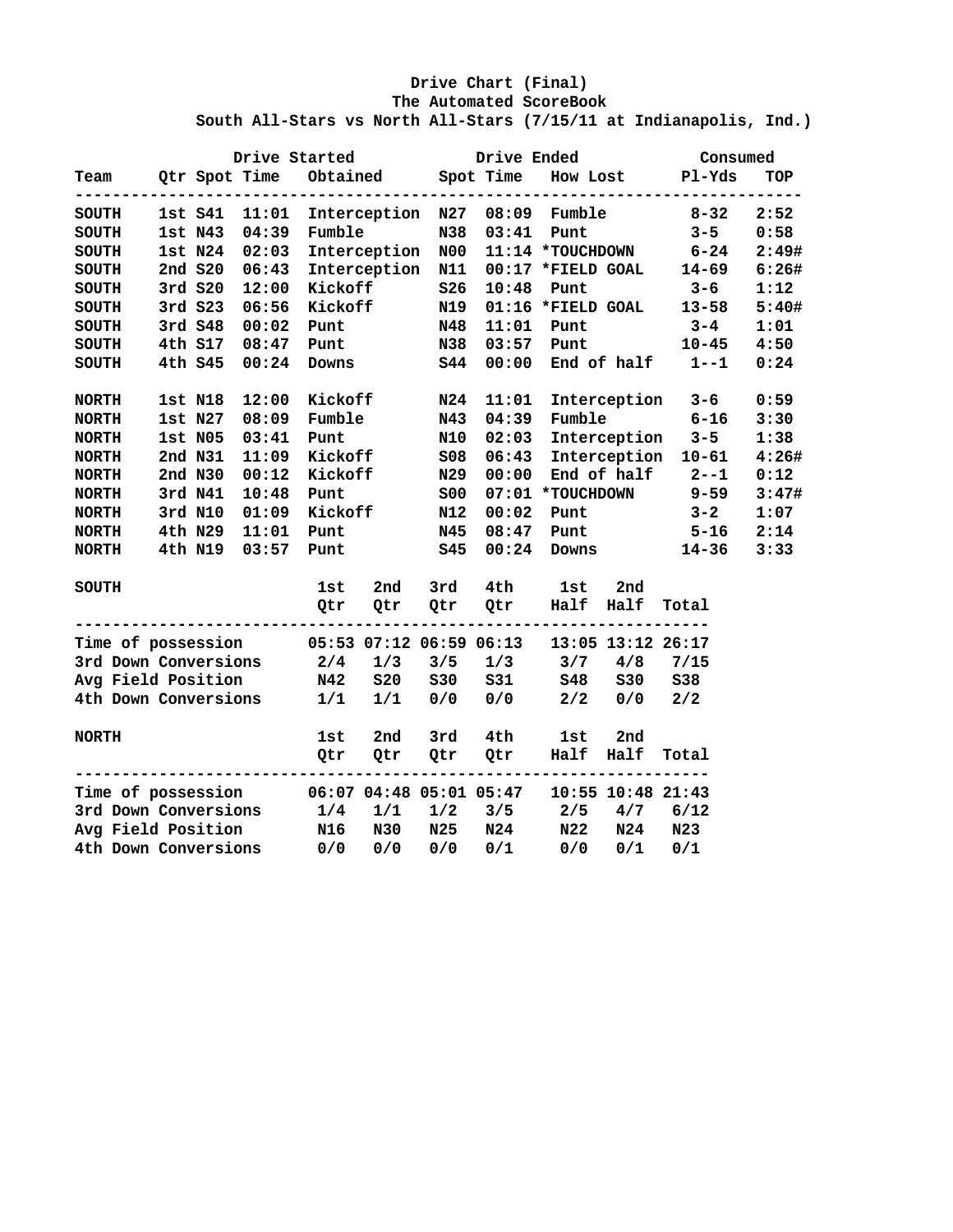|              |         |       |              |                 |       | Drive Started Drive Ended Consumed                    |                     |       |
|--------------|---------|-------|--------------|-----------------|-------|-------------------------------------------------------|---------------------|-------|
|              |         |       |              |                 |       | Team Qtr Spot Time Obtained Spot Time How Lost Pl-Yds | ------------------- | TOP   |
| <b>NORTH</b> | 1st N18 | 12:00 | Kickoff      | N24             | 11:01 | Interception                                          | $3 - 6$             | 0:59  |
| SOUTH        | 1st S41 | 11:01 | Interception | N27             | 08:09 | Fumble 8-32                                           |                     | 2:52  |
| <b>NORTH</b> | 1st N27 | 08:09 | Fumble       | N43             | 04:39 | Fumble 6-16                                           |                     | 3:30  |
| SOUTH        | 1st N43 | 04:39 | Fumble       | N38             | 03:41 | Punt                                                  | $3 - 5$             | 0:58  |
| <b>NORTH</b> | 1st N05 | 03:41 | Punt         | N10             | 02:03 | Interception                                          | $3 - 5$             | 1:38  |
| SOUTH        | 1st N24 | 02:03 | Interception | N00             |       | 11:14 *TOUCHDOWN                                      | $6 - 24$            | 2:49# |
| <b>NORTH</b> | 2nd N31 | 11:09 | Kickoff      | SO8             | 06:43 | Interception 10-61                                    |                     | 4:26# |
| <b>SOUTH</b> | 2nd S20 | 06:43 | Interception | N11             |       | $00:17$ *FIELD GOAL                                   | 14-69               | 6:26# |
| <b>NORTH</b> | 2nd N30 | 00:12 | Kickoff      | N29             | 00:00 | End of half $2--1$                                    |                     | 0:12  |
| <b>SOUTH</b> | 3rd S20 | 12:00 | Kickoff      | S26             | 10:48 | <b>Punt</b>                                           | $3 - 6$             | 1:12  |
| <b>NORTH</b> | 3rd N41 | 10:48 | Punt         | SO <sub>0</sub> |       | 07:01 *TOUCHDOWN 9-59                                 |                     | 3:47# |
| SOUTH        | 3rd S23 | 06:56 | Kickoff      | N19             |       | $01:16$ *FIELD GOAL                                   | 13-58               | 5:40# |
| <b>NORTH</b> | 3rd N10 | 01:09 | Kickoff      | N12             | 00:02 | <b>Punt</b>                                           | $3 - 2$             | 1:07  |
| <b>SOUTH</b> | 3rd S48 | 00:02 | Punt         | N48             | 11:01 | Punt                                                  | $3 - 4$             | 1:01  |
| <b>NORTH</b> | 4th N29 | 11:01 | Punt         | N45             | 08:47 | Punt 5-16                                             |                     | 2:14  |
| <b>SOUTH</b> | 4th S17 | 08:47 | Punt         | N38             | 03:57 | Punt                                                  | $10 - 45$           | 4:50  |
| <b>NORTH</b> | 4th N19 | 03:57 | Punt         | S45             | 00:24 | Downs                                                 | $14 - 36$           | 3:33  |
| <b>SOUTH</b> | 4th S45 | 00:24 | Downs        | <b>S44</b>      | 00:00 | End of half $1--1$                                    |                     | 0:24  |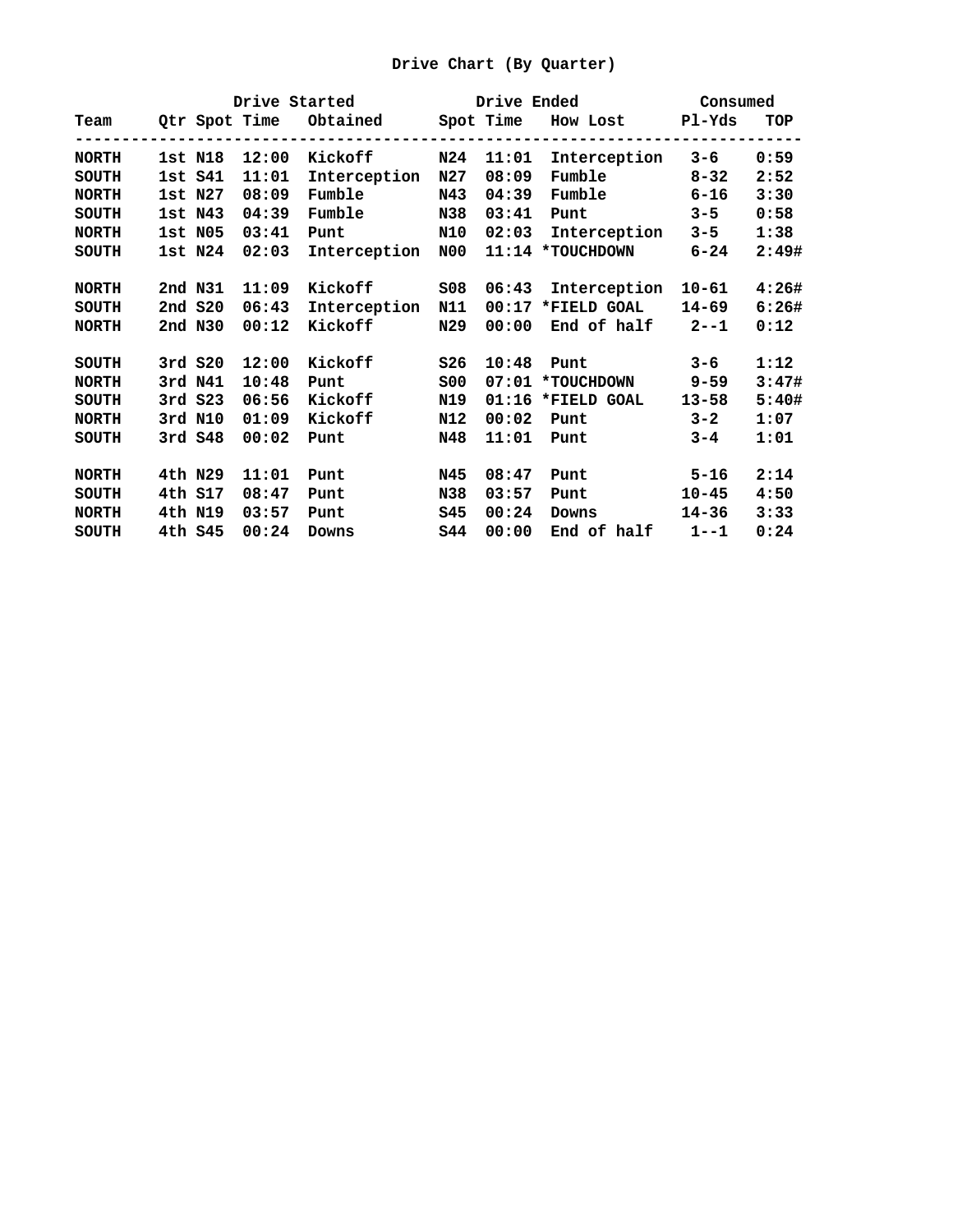#### **Quickie Statistics (Final) South All-Stars vs North All-Stars (7/15/11 at Indianapolis, Ind.)**

|                                                               | SOUTH         | <b>NORTH</b>  |
|---------------------------------------------------------------|---------------|---------------|
| $Score \dots \dots \dots \dots \dots \dots \dots \dots \dots$ | 13            | 7             |
| FIRST DOWNS                                                   | 15            | 15            |
| $RUSHES-YARDS$ $(NET)$                                        | $34 - 125$    | $24 - 36$     |
| PASSING YDS (NET)                                             | 122           | 160           |
| Passes Att-Comp-Int                                           | $25 - 12 - 0$ | $31 - 17 - 3$ |
| TOTAL OFFENSE PLAYS-YARDS                                     | $59 - 247$    | 55-196        |
| Fumble Returns-Yards                                          | $0 - 0$       | $0 - 0$       |
| Punt Returns-Yards                                            | $1 - -2$      | $3 - 26$      |
| Kickoff Returns-Yards                                         | $1 - 18$      | $4 - 49$      |
| Interception Returns-Yards                                    | $3 - 0$       | $0 - 0$       |
| Punts $(Number-Avq)$                                          | $4 - 32.5$    | $2 - 38.0$    |
| Fumbles-Lost                                                  | $1 - 1$       | $1 - 1$       |
| Penalties-Yards                                               | $4 - 19$      | $3 - 20$      |
| Possession Time                                               | 26:17         | 21:43         |
| Third-Down Conversions                                        | 7 of 15       | 6 of 12       |
| Fourth-Down Conversions                                       | 2 of 2        | $0$ of $1$    |
| Red-Zone Scores-Chances                                       | $3 - 3$       | $1 - 2$       |

**South All-Stars North All-Stars** North All-Stars

| Rushing<br>BRINSON, Devin 9 45 0 22<br>CRABTREE, C.<br>BARTHEL, Conner 4<br>Passing | No Yds TD Lg Avg<br>5.0<br>10 33 0 10 3.3<br>DAVIS, Anthony 7 24 0 8 3.4<br>19 0 7<br>4.8<br>AttCmpInt Yds TD Lng | Rushing<br>MATHEWSON, K. 7<br>PIERCE, Denzel<br>MATTHEWS, Max<br>GATER, Jordan<br>Passing | No Yds TD Lg Avg<br>25 0 12 3.6<br>$6$ 16 0 12 2.7<br>$3 \quad 5 \quad 0 \quad 10 \quad 1.7$<br>1 2 0 2 2.0<br>AttCmpInt Yds TD Lng |
|-------------------------------------------------------------------------------------|-------------------------------------------------------------------------------------------------------------------|-------------------------------------------------------------------------------------------|-------------------------------------------------------------------------------------------------------------------------------------|
| REESE, Trey                                                                         | $17 - 7 - 0$<br>89 1 19                                                                                           | YODER, Anthony                                                                            | 22-11-1 115 1 20                                                                                                                    |
| BARTHEL, Conner 8-5-0                                                               | 33 0 15                                                                                                           | MATTHEWS, Max                                                                             | 45 0 13<br>$9 - 6 - 2$                                                                                                              |
| Receiving                                                                           | Yds<br>No.<br>TD Long                                                                                             | Receiving                                                                                 | Yds<br>No.<br>TD Long                                                                                                               |
| DECKARD, B.                                                                         | 52<br>19<br>$\mathbf{3}$<br>$\mathbf 0$                                                                           | GRIFFIN, D'Jari 4                                                                         | 47<br>16<br>$\mathbf{1}$                                                                                                            |
| ROBINSON, JD                                                                        | 12<br>$2\quad 21$<br>$\mathbf{1}$                                                                                 | GATER, Jordan                                                                             | 11<br>28<br>$4\degree$<br>0                                                                                                         |
| BRINSON, Devin                                                                      | $2 \quad 12$<br>$\mathbf{0}$<br>11                                                                                | CAMPBELL, D.                                                                              | 2 27<br>$\mathbf 0$<br>20                                                                                                           |
| CRABTREE, C.                                                                        | $\mathbf 1$<br>15<br>$\Omega$<br>15                                                                               | ATHERTON, A.                                                                              | $2 \quad 17$<br>9<br>0                                                                                                              |
| Punting                                                                             | Avg Long I20<br>No.                                                                                               | Punting                                                                                   | No.<br>Avg Long I20                                                                                                                 |
| CONLEY, Jordan                                                                      | 4, 32.5<br>36<br>$\overline{\phantom{a}}$                                                                         | WILLIAMS, Tyler                                                                           | $\mathbf{2}$<br>38.0<br>38<br>$\mathbf{1}$                                                                                          |
| Punt returns                                                                        | Yds<br>TD Long<br>No.                                                                                             | Punt returns                                                                              | No.<br>Yds<br>TD Long                                                                                                               |
| BLACKMON, D.                                                                        | $-2$<br>$\mathbf{1}$<br>0<br>0                                                                                    | GRIFFIN, D'Jari                                                                           | 26<br>3<br>0<br>14                                                                                                                  |
| Kick returns                                                                        | Yds<br>No.<br>TD Long                                                                                             | Kick returns                                                                              | No.<br>Yds<br>TD Long                                                                                                               |
| BLACKMON, D.                                                                        | 18<br>18<br>$\mathbf{1}$<br>0                                                                                     | BLANCO, Demetri                                                                           | 40<br>14<br>3<br>0                                                                                                                  |
|                                                                                     |                                                                                                                   | MOLEBASH, Brock                                                                           | 9<br>- 9<br>$\Omega$<br>$\mathbf{1}$                                                                                                |
| Tackles                                                                             | UA-A<br>Total Sacks                                                                                               | Tackles                                                                                   | UA-A<br>Total Sacks                                                                                                                 |
| ORRIS, Koby                                                                         | 5<br>$4 - 1$<br>0                                                                                                 | PIOTROWSKI, C.                                                                            | 6<br>$2 - 4$<br>0                                                                                                                   |
| AKINRIBADE, AJ                                                                      | 5<br>$3 - 2$<br>0                                                                                                 | PETERKA, Adam                                                                             | $2 - 2$<br>0<br>4                                                                                                                   |
| HARRIS, Jess                                                                        | 5<br>$1 - 4$<br>0                                                                                                 | MEYER, Daniel                                                                             | $2-2$<br>4<br>0                                                                                                                     |
| CLEMONS, D.                                                                         | $\overline{4}$<br>0<br>$4 - 0$                                                                                    | CZUK, Connor                                                                              | $2-2$<br>4<br>0                                                                                                                     |
| Otr Time<br>Team                                                                    | Scoring play                                                                                                      | Conversion                                                                                | Plays-Yards TOP<br>SOUTH - NORTH                                                                                                    |
| <b><i><u>--- ----</u></i></b><br>----                                               | $- - - - -$                                                                                                       | ----------                                                                                | $6 - 24$<br>2:49<br>$7 - 0$                                                                                                         |
| SOUTH                                                                               | 2nd 11:14 ROBINSON, JD 9 yd pass from REESE, Trey                                                                 | LEWIS, Steffen kick                                                                       |                                                                                                                                     |

 **SOUTH 2nd 00:17 LEWIS, Steffen 29 yd field goal 14-69 6:26 10 - 0 NORTH 3rd 07:01 GRIFFIN, D'Jari 16 yd pass from YODER, Anthony NOONAN, Niall kick 9-59 3:47 10 - 7 SOUTH 3rd 01:16 LEWIS, Steffen 36 yd field goal 13-58 5:40 13 - 7**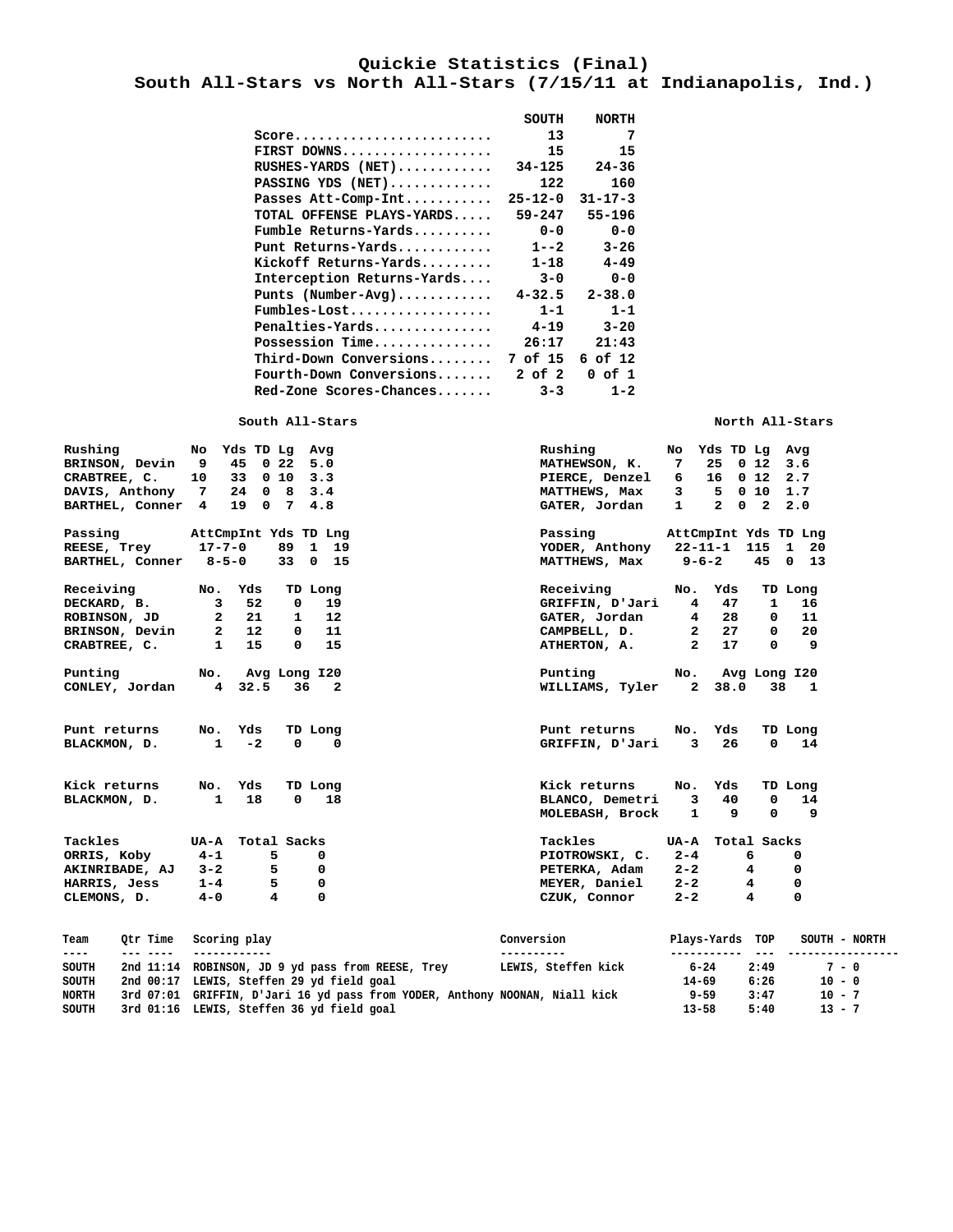#### **Play-by-Play Summary (1st quarter)**

#### **The Automated ScoreBook**

 **South All-Stars vs North All-Stars (7/15/11 at Indianapolis, Ind.)**

 **South wins toss and will defer. North will defend the south endzone S 1-10 S40 SOUTH ball on SOUTH40. LEWIS, Steffen kickoff 55 yards to the NORTH5, BLANCO, Demetri return 13 yards to the NORTH18 (HARRIS, Jess). N 1-10 N18 YODER, Anthony pass incomplete to 8 (HARRIS, Jess). N 2-10 N18 PENALTY SOUTH offside 4 yards to the NORTH22. N 2-6 N22 PIERCE, Denzel rush for 2 yards to the NORTH24 (KNIGHT, David). N 3-4 N24 YODER, Anthony pass intercepted by ORRIS, Koby at the SOUTH41, ORRIS, Koby return 0 yards to the SOUTH41. --------------- 3 plays, 6 yards, TOP 00:59 --------------- S 1-10 S41 SOUTH ALL-STARS drive start at 11:01. S 1-10 S41 BARTHEL, Conner rush for 3 yards to the SOUTH44 (JURASEVICH, J.;WEST, Jalen). S 2-7 S44 BARTHEL, Conner pass complete to HORN, Reece for 5 yards to the SOUTH49, out-of-bounds. S 3-2 S49 CRABTREE, C. rush for 4 yards to the NORTH47, 1ST DOWN SOUTH (COATSOLONIA, D.). S 1-10 N47 BARTHEL, Conner rush for 7 yards to the NORTH40 (PORT, Tyler;JUAREZ, Jordan). S 2-3 N40 BRINSON, Devin rush for 2 yards to the NORTH38 (PIOTROWSKI, C.;REYNOLDS, Coty). S 3-1 N38 BRINSON, Devin rush for no gain to the NORTH38 (NEAL, Matt;DURNELL, Dru).** BARTHEL, Conner rush for 3 yards to the NORTH35, 1ST DOWN SOUTH (NEAL, Matt;RUNKLE, Andrew).  **S 1-10 N35 CRABTREE, C. rush for 7 yards to the NORTH28, fumble forced by CZUK, Connor, fumble by CRABTREE, C. recovered by NORTH CAMPBELL, D. at NORTH27. --------------- 8 plays, 32 yards, TOP 02:52 --------------- N 1-10 N27 NORTH ALL-STARS drive start at 08:09.** MATHEWSON, K. rush for loss of 3 yards to the NORTH24 (KREBS, Bryce).  **N 2-13 N24 YODER, Anthony pass complete to PRIEM, Tyler for 8 yards to the NORTH32 (AKINRIBADE, AJ). N 3-5 N32 YODER, Anthony pass complete to ATHERTON, A. for 8 yards to the NORTH40, 1ST DOWN NORTH (BAUER, Ollie). N 1-10 N40 PIERCE, Denzel rush for 1 yard to the NORTH41 (NICE, Trevor). N 2-9 N41 Timeout North All-Stars, clock 05:29. N 2-9 N41 GATER, Jordan rush for 2 yards to the NORTH43 (AKINRIBADE, AJ;HARRIS, Jess). N 3-7 N43 YODER, Anthony rush for loss of 3 yards to the NORTH40, fumble forced by MILES, Earl, fumble by YODER, Anthony recovered by SOUTH BACHMAN, Ross at NORTH43. --------------- 6 plays, 16 yards, TOP 03:30 --------------- S 1-10 N43 SOUTH ALL-STARS drive start at 04:39. S 1-10 N43 REESE, Trey pass incomplete to HAYWOOD, Dyris. S 2-10 N43 REESE, Trey pass complete to CALLON, Michael for 5 yards to the NORTH38. S 3-5 N38 REESE, Trey pass incomplete to DAVIS, Billy. S 4-5 N38 CONLEY, Jordan punt 33 yards to the NORTH5, out-of-bounds. --------------- 3 plays, 5 yards, TOP 00:58 --------------- N 1-10 N05 NORTH ALL-STARS drive start at 03:41. N 1-10 N05 MATHEWSON, K. rush for 6 yards to the NORTH11 (ORRIS, Koby). N 2-4 N11 MOLEBASH, Brock rush for loss of 1 yard to the NORTH10 (WITHERSPOON, W.;WAHL, Andrew). N 3-5 N10 MATTHEWS, Max pass intercepted by SUTTON, Brian at the NORTH24, SUTTON, Brian return 0 yards to the NORTH24. --------------- 3 plays, 5 yards, TOP 01:38 --------------- S 1-10 N24 SOUTH ALL-STARS drive start at 02:03.** DAVIS, Anthony rush for no gain to the NORTH24 (PIOTROWSKI, C.).  **S 2-10 N24 REESE, Trey rush for 3 yards to the NORTH21 (BLANCO, Demetri;PIOTROWSKI, C.). S 3-7 N21 Timeout South All-Stars, clock 00:31. S 3-7 N21 REESE, Trey pass complete to CRABTREE, C. for 15 yards to the NORTH6, 1ST DOWN SOUTH (PIOTROWSKI, C.;REYNOLDS, Coty). S 1-G N06 CRABTREE, C. rush for loss of 2 yards to the NORTH8 (MOLEBASH, Brock;REINOEHL, Tyler). =========END OF 1st QUARTER========= SOUTH ALL-STARS 0, NORTH ALL-STARS 0 ====================================**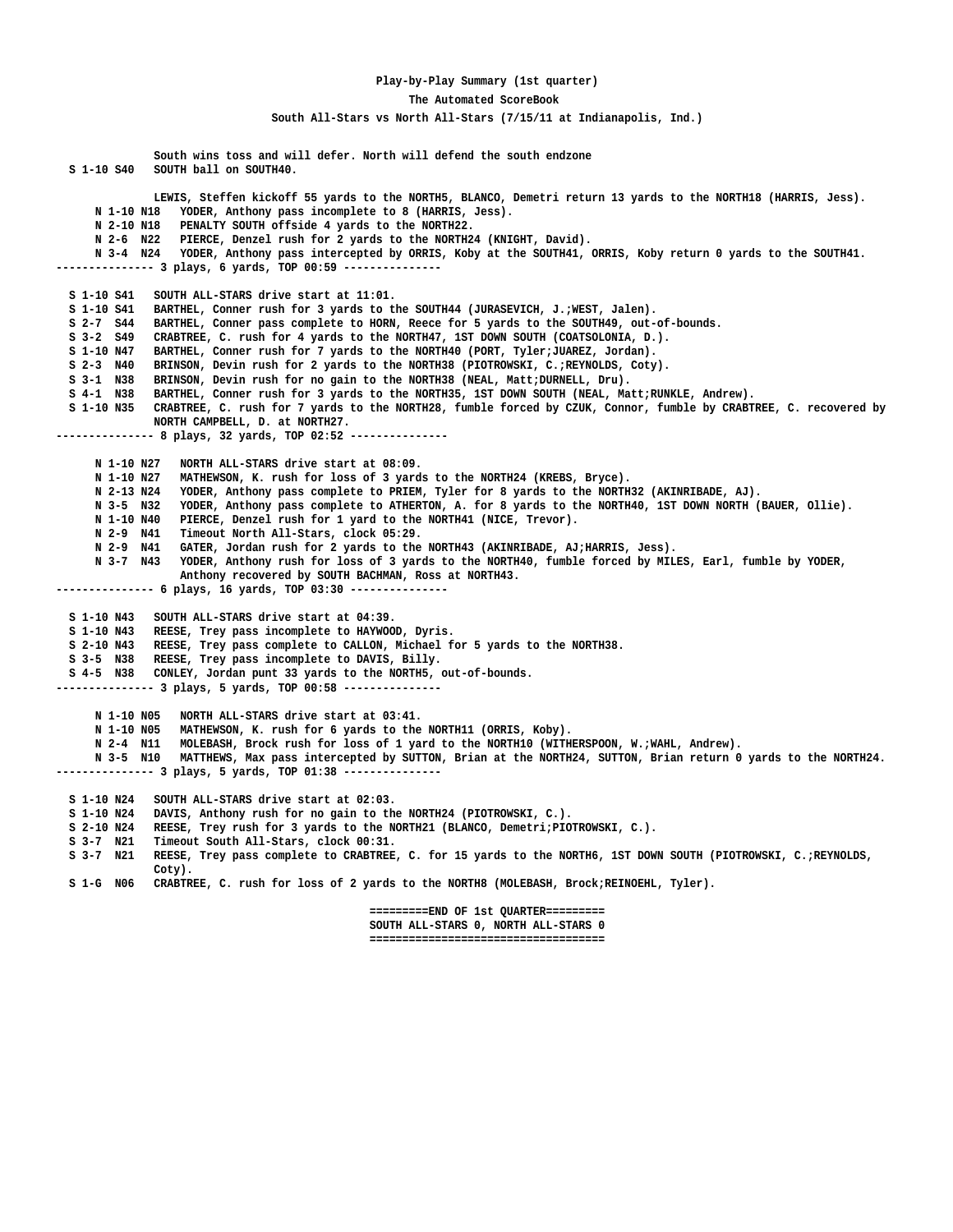**S 2-G N08 Start of 2nd quarter, clock 12:00.**

 **S 2-G N08 BRINSON, Devin rush for loss of 1 yard to the NORTH9 (REINOEHL, Tyler;PRENTICE, D.).**

 **S 3-G N09 REESE, Trey pass complete to ROBINSON, JD for 9 yards to the NORTH0, TOUCHDOWN, clock 11:14.**

 **LEWIS, Steffen kick attempt good.**

 **==================================== SOUTH ALL-STARS 7, NORTH ALL-STARS 0 ====================================**

**--------------- 6 plays, 24 yards, TOP 02:54 --------------- LEWIS, Steffen kickoff 43 yards to the NORTH17, BLANCO, Demetri return 14 yards to the NORTH31 (CALLON, Michael). N 1-10 N31 NORTH ALL-STARS drive start at 11:09. N 1-10 N31 MATTHEWS, Max pass complete to GRIFFIN, D'Jari for 7 yards to the NORTH38 (BAUER, Ollie;HARRIS, Jess). N 2-3 N38 MATTHEWS, Max pass complete to GATER, Jordan for 6 yards to the NORTH44, 1ST DOWN NORTH (BLACKMON, D.). N 1-10 N44 MATTHEWS, Max pass complete to McCARTER, Barry for 8 yards to the SOUTH48 (KREBS, Bryce). N 2-2 S48 MATHEWSON, K. rush for no gain to the SOUTH48 (MILES, Earl;DEITCHMAN, E.). N 3-2 S48 PENALTY SOUTH offside 5 yards to the SOUTH43, 1ST DOWN NORTH. N 1-10 S43 MATTHEWS, Max rush for loss of 2 yards to the SOUTH45 (DEITCHMAN, E.;BACHMAN, Ross). N 2-12 S45 MATTHEWS, Max pass complete to PIERCE, Denzel for 8 yards to the SOUTH37, out-of-bounds. N 3-4 S37 MATTHEWS, Max pass complete to GRIFFIN, D'Jari for 13 yards to the SOUTH24, 1ST DOWN NORTH (HARRIS, Jess;NICE, Trevor). N 1-10 S24 PIERCE, Denzel rush for 12 yards to the SOUTH12, 1ST DOWN NORTH (YARBROUGH, Sean). N 1-10 S12 MATHEWSON, K. rush for 4 yards to the SOUTH8. N 2-6 S08 MATTHEWS, Max pass intercepted by SUTTON, Brian at the SOUTH0, SUTTON, Brian return 0 yards to the SOUTH0, touchback. --------------- 10 plays, 61 yards, TOP 04:26 --------------- S 1-10 S20 SOUTH ALL-STARS drive start at 06:43. S 1-10 S20 DAVIS, Anthony rush for 8 yards to the SOUTH28 (PORT, Tyler;CZUK, Connor). S 2-2 S28 DAVIS, Anthony rush for 3 yards to the SOUTH31, 1ST DOWN SOUTH (PORT, Tyler). S 1-10 S31 BARTHEL, Conner pass complete to ROBINSON, JD for 12 yards to the SOUTH43, 1ST DOWN SOUTH (COLBY, Austin;CZUK, Connor).**<br> **S 1-10 S43 CRABTREE** CRABTREE, C. rush for 10 yards to the NORTH47, 1ST DOWN SOUTH (PETERKA, Adam).  **S 1-10 N47 PENALTY NORTH offside 5 yards to the NORTH42.** CRABTREE, C. rush for 7 yards to the NORTH35, 1ST DOWN SOUTH (PETERKA, Adam).  **S 1-10 N35 2nd and 3. S 2-3 N35 BARTHEL, Conner rush for 6 yards to the NORTH29, 1ST DOWN SOUTH (WEST, Jalen).** BARTHEL, Conner pass complete to BRINSON, Devin for 1 yard to the NORTH28 (SIMMONS, Juwan).  **S 2-9 N28 BARTHEL, Conner pass incomplete to DAVIS, Billy (BLANCO, Demetri). S 3-9 N28 BARTHEL, Conner pass complete to HAYWOOD, Dyris for no gain to the NORTH28 (MOLEBASH, Brock). S 4-9 N28 BARTHEL, Conner pass complete to DECKARD, B. for 15 yards to the NORTH13, 1ST DOWN SOUTH (SIMMONS, Juwan;COLBY, Austin). S 1-10 N13 BRINSON, Devin rush for 2 yards to the NORTH11 (WEST, Jalen;DURNELL, Dru). S 2-8 N11 BARTHEL, Conner pass incomplete to HAYWOOD, Dyris. S 3-8 N11 Timeout North All-Stars, clock 00:25. S 3-8 N11 BARTHEL, Conner pass incomplete to HORN, Reece. S 4-8 N11 LEWIS, Steffen field goal attempt from 29 GOOD, clock 00:17. ===================================== SOUTH ALL-STARS 10, NORTH ALL-STARS 0 ===================================== --------------- 14 plays, 69 yards, TOP 06:31 ---------------**

 **LEWIS, Steffen kickoff 39 yards to the NORTH21, MOLEBASH, Brock return 9 yards to the NORTH30 (HARRIS, Jess;YARBROUGH, Sean).**

- **N 1-10 N30 NORTH ALL-STARS drive start at 00:12.**
- **N 1-10 N30 YODER, Anthony pass incomplete.**
- **N 2-10 N30 TEAM rush for loss of 1 yard to the NORTH29.**
- **N 3-11 N29 End of half, clock 00:00.**

 **=========END OF 2nd QUARTER========== SOUTH ALL-STARS 10, NORTH ALL-STARS 0 =====================================**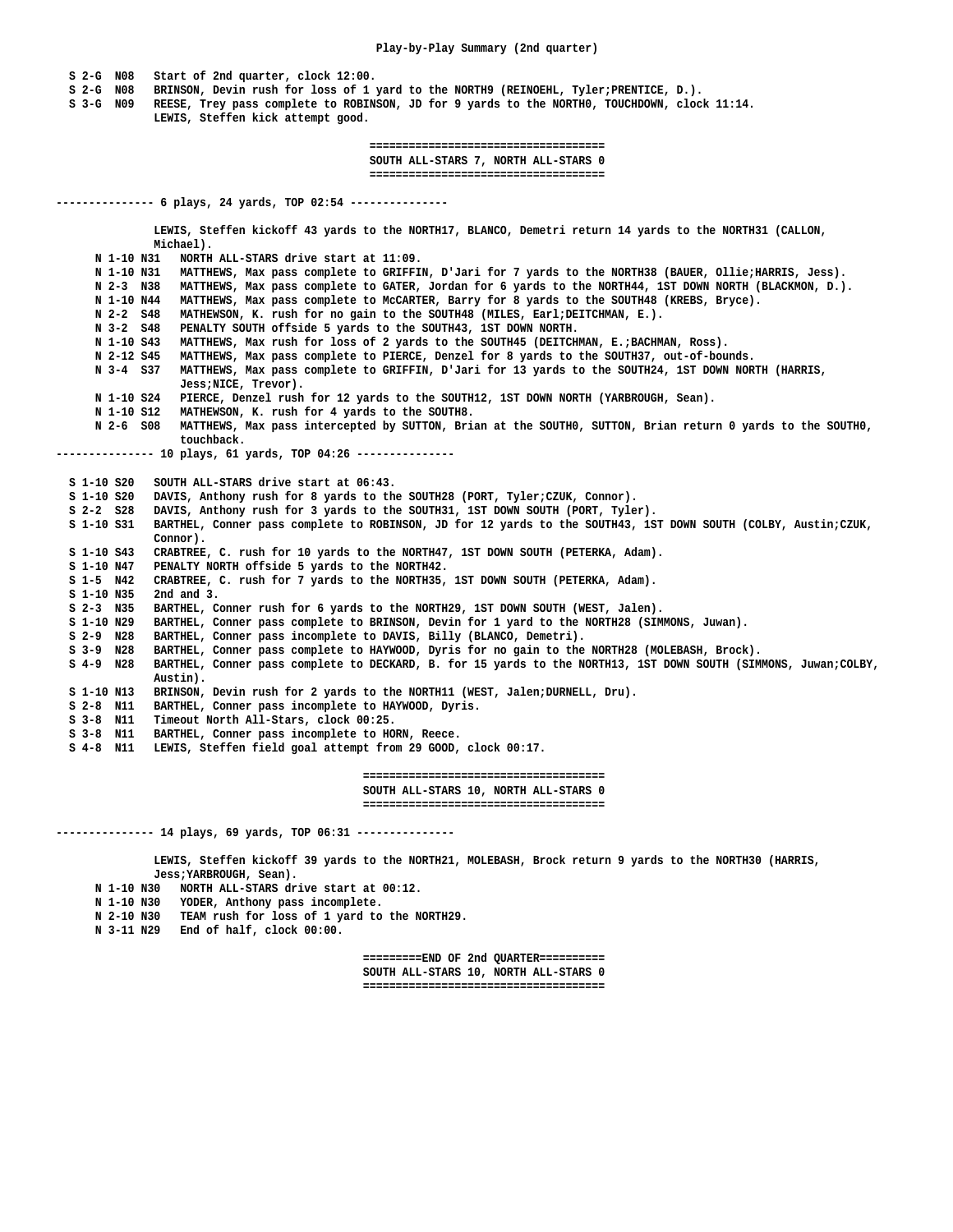**N 3-11 N29 Start of 3rd quarter, clock 12:00, NORTH ball on NORTH40. --------------- 2 plays, minus 1 yards, TOP 00:12 --------------- NOONAN, Niall kickoff 60 yards to the SOUTH0, touchback. S 1-10 S20 SOUTH ALL-STARS drive start at 12:00.** S 1-10 S20 DAVIS, Anthony rush for 6 yards to the SOUTH26 (NEAL, Matt;MEYER, Daniel).  **S 2-4 S26 REESE, Trey pass incomplete to DECKARD, B.. S 3-4 S26 REESE, Trey pass incomplete to CALLON, Michael. S 4-4 S26 CONLEY, Jordan punt 36 yards to the NORTH38, GRIFFIN, D'Jari return 3 yards to the NORTH41 (DUNIGAN, B.;DEITCHMAN, E.). --------------- 3 plays, 6 yards, TOP 01:12 --------------- N 1-10 N41 NORTH ALL-STARS drive start at 10:48. N 1-10 N41 YODER, Anthony pass complete to GATER, Jordan for 11 yards to the SOUTH48, 1ST DOWN NORTH (ORRIS, Koby). N 1-10 S48 YODER, Anthony rush for no gain to the SOUTH48 (MASSEY, Jordan). N 2-10 S48 YODER, Anthony pass incomplete to PIERCE, Denzel. N 3-10 S48 YODER, Anthony pass complete to KELSAW, Akeim for 14 yards to the SOUTH34, 1ST DOWN NORTH (SUTTON, Brian;ORRIS, Koby). N 1-10 S34 MATHEWSON, K. rush for 12 yards to the SOUTH22, 1ST DOWN NORTH (KNIGHT, David). N 1-10 S22 MATHEWSON, K. rush for 4 yards to the SOUTH18 (WAHL, Andrew). N 2-6 S18 YODER, Anthony pass complete to CAMPBELL, D. for 7 yards to the SOUTH11, 1ST DOWN NORTH (CLEMONS, D.). N 1-10 S11 YODER, Anthony pass complete to GATER, Jordan for no gain to the SOUTH11, out-of-bounds. N 2-10 S11 Timeout North All-Stars, clock 07:10. N 2-10 S11 PENALTY NORTH false start 5 yards to the SOUTH16. N 2-15 S16 YODER, Anthony pass complete to GRIFFIN, D'Jari for 16 yards to the SOUTH0, 1ST DOWN NORTH, TOUCHDOWN, clock 07:01. NOONAN, Niall kick attempt good. ===================================== SOUTH ALL-STARS 10, NORTH ALL-STARS 7 ===================================== --------------- 9 plays, 59 yards, TOP 03:52 --------------- WILLIAMS, Tyler kickoff 55 yards to the SOUTH5, BLACKMON, D. return 18 yards to the SOUTH23 (MEYER, Daniel;JURASEVICH, J.). S 1-10 S23 SOUTH ALL-STARS drive start at 06:56. S 1-10 S23 BRINSON, Devin rush for 1 yard to the SOUTH24 (NEAL, Matt). S 2-9 S24 BRINSON, Devin rush for 4 yards to the SOUTH28 (MOLEBASH, Brock). S 3-5 S28 BRINSON, Devin rush for 22 yards to the 50 yardline, 1ST DOWN SOUTH (TAYLOR, Darius;COATSOLONIA, D.). S 1-10 S50 CRABTREE, C. rush for 1 yard to the NORTH49 (PIOTROWSKI, C.). S 2-9 N49 CRABTREE, C. rush for loss of 3 yards to the SOUTH48 (DURNELL, Dru). S 3-12 S48 Timeout South All-Stars, clock 03:51. S 3-12 S48 REESE, Trey pass complete to DECKARD, B. for 19 yards to the NORTH33, 1ST DOWN SOUTH. S 1-10 N33 CRABTREE, C. rush for 4 yards to the NORTH29 (PETERKA, Adam;JURASEVICH, J.). S 2-6 N29 DAVIS, Anthony rush for 3 yards to the NORTH26 (REINOEHL, Tyler). S 3-3 N26 PENALTY SOUTH false start 5 yards to the NORTH31. S 3-8 N31 REESE, Trey pass complete to DAVIS, Billy for 12 yards to the NORTH19, 1ST DOWN SOUTH (MEYER, Daniel). S 1-10 N19 REESE, Trey rush for no gain to the NORTH19 (REYNOLDS, Coty).** REESE, Trey pass incomplete to CALLON, Michael (JUAREZ, Jordan).  **S 3-10 N19 REESE, Trey pass incomplete to BRINSON, Devin. S 4-10 N19 Timeout South All-Stars, clock 01:20. S 4-10 N19 LEWIS, Steffen field goal attempt from 36 GOOD, clock 01:16. ===================================== SOUTH ALL-STARS 13, NORTH ALL-STARS 7 ===================================== --------------- 13 plays, 58 yards, TOP 05:47 --------------- LEWIS, Steffen kickoff 53 yards to the NORTH7, BLANCO, Demetri return 13 yards to the NORTH20 (WILKERSON, M.),**

 **PENALTY NORTH illegal block 10 yards to the NORTH10, 1st and 10, NORTH ball on NORTH10. N 1-10 N10 NORTH ALL-STARS drive start at 01:09. N 1-10 N10 MATHEWSON, K. rush for 2 yards to the NORTH12 (KREBS, Bryce;WILKERSON, M.). N 2-8 N12 YODER, Anthony pass incomplete to PRIEM, Tyler (YARBROUGH, Sean). N 3-8 N12 YODER, Anthony pass incomplete to KELSAW, Akeim. N 4-8 N12 WILLIAMS, Tyler punt 38 yards to the 50 yardline, BLACKMON, D. return -2 yards to the SOUTH48 (YODER, Anthony). --------------- 3 plays, 2 yards, TOP 01:07 --------------- S 1-10 S48 SOUTH ALL-STARS drive start at 00:02. S 1-10 S48 CRABTREE, C. rush for no gain to the SOUTH48 (TAYLOR, Darius).**

> **=========END OF 3rd QUARTER========== SOUTH ALL-STARS 13, NORTH ALL-STARS 7 =====================================**